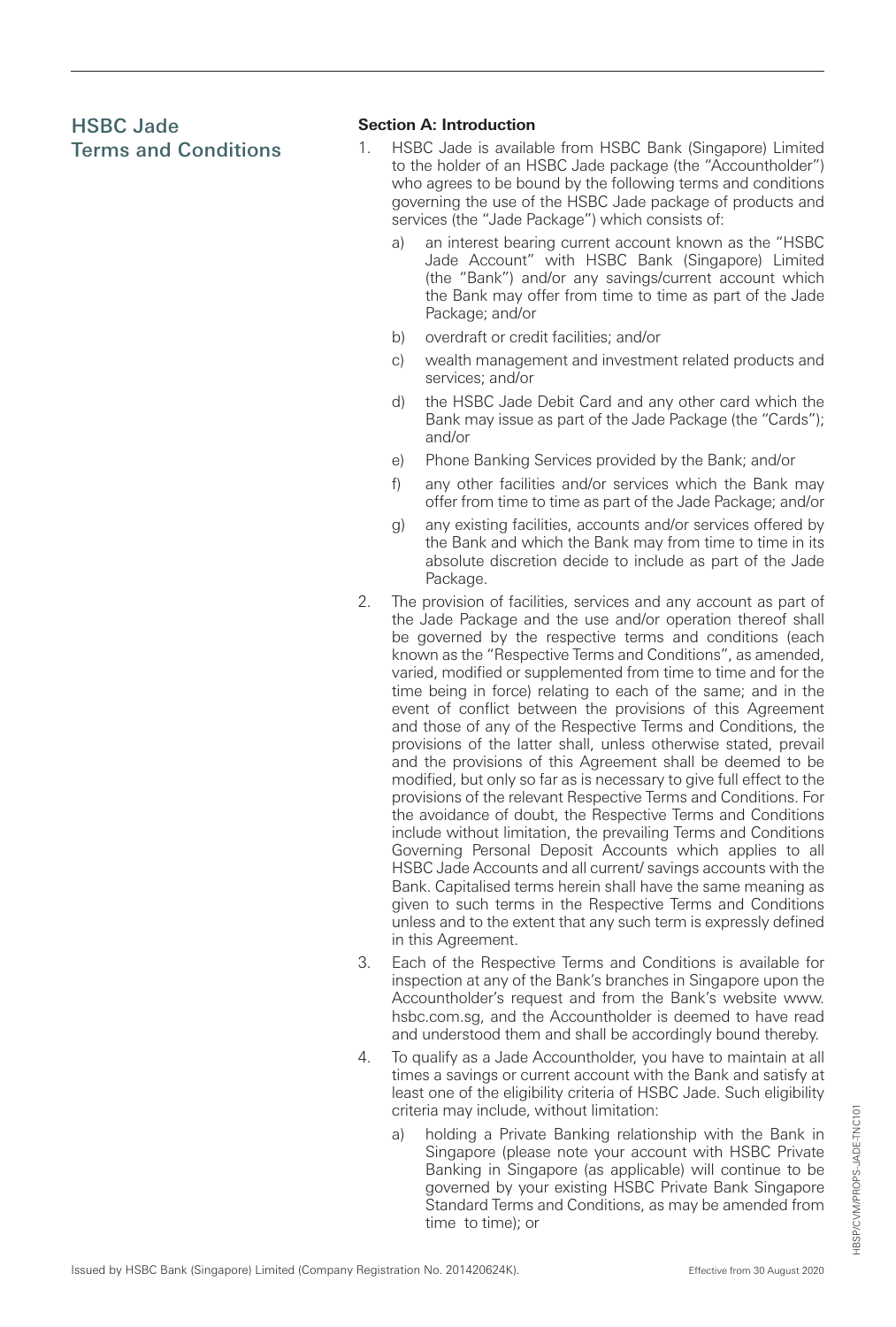b) holding a minimum Total Relationship Balance ("TRB") of SGD1,200,000.

 Total Relationship Balance is calculated every calendar month, based on the average daily balances for the month, taking into account deposits, investments and insurances held by the Accountholder with the Bank in Singapore. When calculating the TRB, any deposits, investments and insurances: (i) held by an Accountholder as trustee and/or (ii) held with any other member of the HSBC group outside of Singapore, will be excluded. Where the Jade Bank Account is held jointly by two or more individuals, the calculation of TRB shall: (i) include all deposits, investments and insurances held jointly by all Accountholders, (ii) exclude any deposit, investment or insurance not held jointly by all Accountholders will be excluded from; and (iii) may, at the Bank's sole discretion, include any deposit, investment or insurance held by an Accountholder in his single name, for the sole benefit of such Accountholder.

The eligibility criteria is subject to changes from time to time at the Bank's discretion. The most updated eligibility criteria and other details concerning Total Relationship Balance are available on www.hsbc.com. sg/jade or from any of the Bank's branches in Singapore upon request.

- 5. A monthly maintenance fee of such amount as may be imposed by the Bank from time to time at the Bank's discretion shall be payable in the event that the aggregate monthly average credit balance in the Accountholder's relevant account(s) with the Bank falls below such minimum average balance fixed by the Bank from time to time. This fee shall be debited directly from the Accountholder's relevant savings/ current account(s) with the Bank.
- 6. You will have a period of 12 months from the month the Jade Package is made available to you to meet the required TRB. Following this 12 month period, we will determine on a biannual basis whether you have maintained the required TRB for the previous 6 months consecutively. If you have not been able to do so, we will notify you and you will a have period of 6 months as specified in the notice to meet the required TRB. If you still do not meet the required TRB at the end of this 6 month period, you no longer meet the conditions applicable to the Jade Package and your eligibility to be a Jade Accountholder will expire.
- 7. We will notify you of the expiry of your eligibility to be a Jade Accountholder if your eligibility has not been extended in accordance with Section A Clause 8 below.
- 8. If, before the expiry of your eligibility to be a Jade Accountholder in accordance with Section A Clause 6 above, you maintain the required TRB in accordance with Section A Clause 4 above, you continue to be eligible for the Jade Package.
- 9. If you no longer wish to hold a Jade Package, you can notify us (either by post at HSBC Bank (Singapore) Limited, Robinson Road, P.O. Box 896, Singapore 901746 or by email addressed to direct@hsbc.com.sg).
- 10. If (a) you cease to meet the eligibility criteria for the Jade Package or (b) you inform us that you no longer wish to be a Jade Accountholder:
	- we will, if you meet the eligibility criteria for either the Premier Package or the Advance Package, transfer (A) your HSBC Jade Account (if any) to an HSBC Premier account or an HSBC Advance account (as applicable) and/or (B) the Jade Package to the Premier Package or the Advance Package (as applicable). If you do not qualify for either the Premier Package or the Advance Package, we will transfer your account to a standard current account and you will continue as an HSBC customer if you continue to hold such account or any other savings/current account with the Bank; and
	- you will no longer be eligible to apply for the products, services, rewards, benefits or privileges which are available only to HSBC Jade Accountholders. Each of these products, services, rewards, benefits or privileges which you are then using will either continue or be withdrawn according to the type of the product, service, reward, benefit or privilege and the terms and conditions applicable to it; and
	- (iii) any special terms, rates, charges or other benefits available only to HSBC Jade Accountholders will no longer apply or be available to you either with immediate effect or after a period of notice according to the type of the product, service, reward, benefit or privilege and the terms and conditions applicable to it.

 We will notify you of the position in respect of each product, service, reward, benefit or privilege which is then being supplied to you or is then available for you to use. You may consult your dedicated HSBC Jade Relationship Manager for more information about these arrangements prior to such cessation. If by such time, you are no longer an HSBC Jade Accountholder but you remain as an HSBC Premier Accountholder, you may consult your HSBC Premier Relationship Manager.

- 11. If you continue to be eligible for the Jade Package but you no longer wish to hold an HSBC Jade Account, you can notify us (either by post at HSBC Bank (Singapore) Limited, Robinson Road, P.O. Box 896, Singapore 901746 or by email addressed to direct@hsbc.com.sg) and we will transfer the account to an HSBC Premier account, an HSBC Advance account or a standard current account (so that it is no longer an HSBC Jade Account).
- 12. We may at our discretion, give you at least thirty (30) days' notice that you meet the conditions applicable to and that we are going to make available to you the Jade package. If you do not wish to hold any such package, you may notify us accordingly.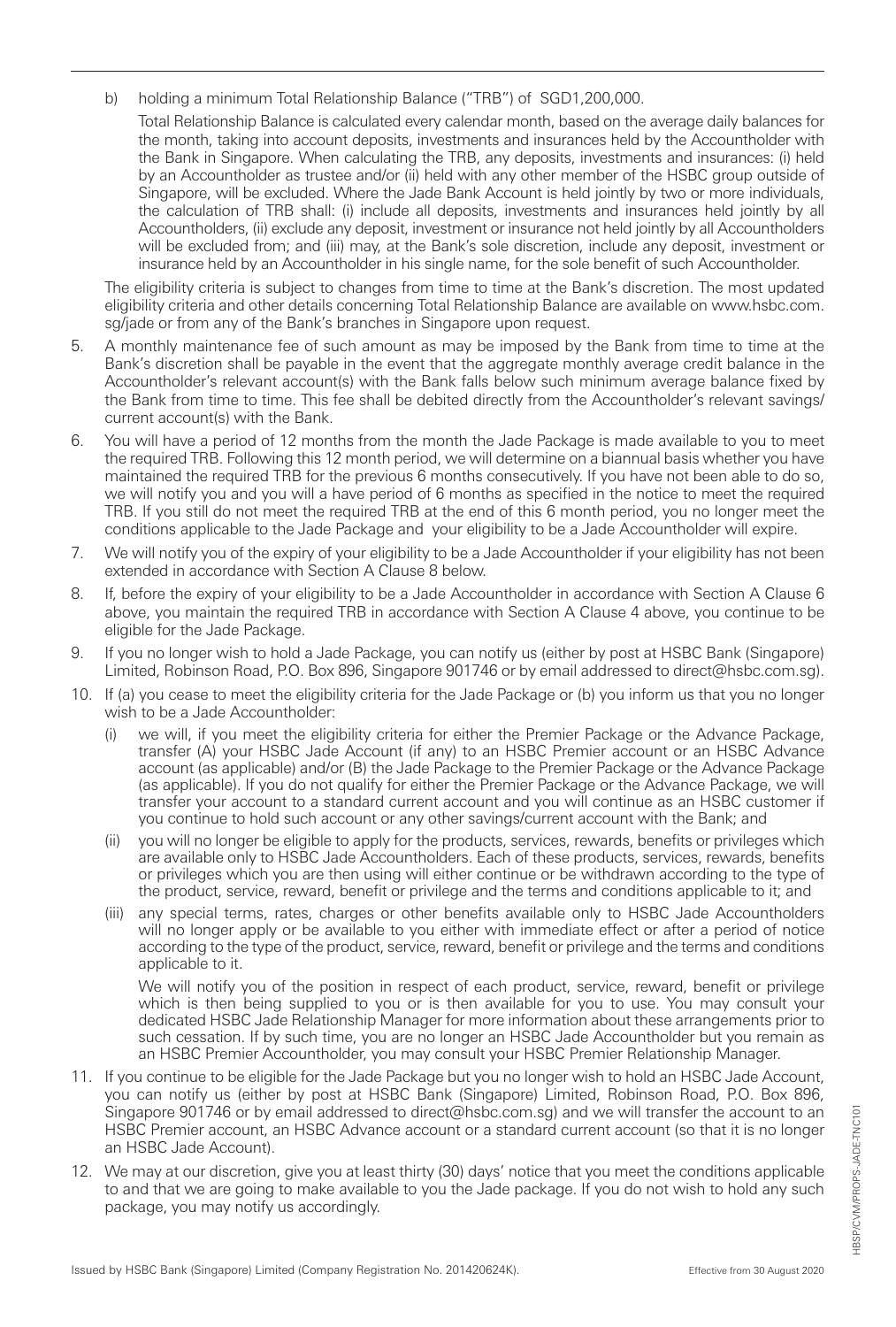#### 13. Tiers

- a) The Bank may from time to time designate one or more Tier(s) with different Features, which may include enhanced services, preferential terms, preferential interest rates and/or special promotions on other accounts. The Bank may allocate (but without any obligation to do so) a Tier to an Accountholder holding a current Jade Package either at the request of the Accountholder or at the Bank's discretion. Where the Bank allocates a Tier to an Accountholder, the Bank may at any time and from time to time vary or entirely withdraw the Tier, again, either at the request of the Accountholder or at the Bank's discretion. The allocation or withdrawal of a Tier to or from an Accountholder or the variation of a Tier so allocated, whether at the request of an Accountholder or at the Bank's discretion, will be made by reference to pre- designated criteria, subject always to the final decision of the Bank. These criteria may include, without limitation, the value of assets deposited by the Accountholder with the Bank and/or the amount of credit facilities granted by the Bank to the Accountholder from time to time and are subject to changes at the Bank's decision. The most updated criteria and other details concerning the Tiers are available from the Bank upon request.
- b) The Features which may be made available, and the fees and charges which may be imposed, by the Bank in relation to the Jade Package may vary by reference to the Tier and, within the same Tier, may vary by reference to whether the Accountholder continues to satisfy the prevailing criteria for that Tier. The Bank is also entitled to vary the Features within each Tier at any time and from time to time.
- c) Each Tier may have a set of criteria and/or conditions that the Accountholder has to fulfil so as to maintain in that Tier and/or to enjoy the Features in that Tier. Each Feature may also have certain terms and conditions governing the Accountholder's use and enjoyment of that Feature. Without prejudice to Section A Clauses 13(a) and 13(b), following an allocation or variation of a Tier, it shall be the Accountholder's sole responsibility to ensure that all the prevailing criteria for maintaining that Tier and/or the terms and conditions for enjoying the Features in that Tier are fully satisfied and/or observed. The fulfilment of all prevailing criteria in respect of a Tier, or the failure to do so, by an Accountholder, however, will not in any way affect or prejudice the Bank's overriding right in allocating, varying or withdrawing a Tier.
- d) Whether the Bank exercises its discretion to allocate, vary or withdraw a Tier, it will notify the Accountholder of the same using such means as it shall deem reasonable. All the Features that the Accountholder enjoys will automatically be granted, terminated or otherwise adjusted unless the Bank shall at its discretion decide otherwise and the Bank is not obliged to provide any further notice in connection therewith.
- e) Following a variation of the Tier allocated to an Accountholder, the applicable provisions of these terms and conditions and other terms and conditions governing the use of any Features terminated as a result of the variation of the Tier shall continue to bind the Accountholder until all obligations and liabilities owing by the Accountholder to the Bank with respect to such Features have been fully repaid and satisfied. All applicable provisions of these terms and conditions and other terms and conditions governing the use of any new or additional Features that the Accountholder shall enjoy as a result of the variation of the Tier shall immediately become binding on the Accountholder.
- f) The Bank cannot be held liable or responsible for any loss incurred by or inconvenience to an Accountholder as a result of any allocation or withdrawal of a Tier to or from an Accountholder or any variation of the Tier so allocated and this shall include, without limitation, any loss incurred by or inconvenience to an Accountholder as a result of any granting, termination or adjustment of any Features in connection therewith.
- g) Any card or identification issued by the Bank to an Accountholder to reflect the Tier allocated to the Accountholder (if applicable) is to facilitate identification of the Accountholder's Tier only. The Bank's records shall be conclusive as to the Tier allocated to the Accountholder at any time except for manifest error.
- h) The withdrawal of a Tier shall not in itself affect the use or operation of the Jade Package unless the Bank shall specify otherwise.

For the purposes of the above provisions, the following terms shall bear the meanings ascribed to them:

"Features" means the Services, rewards, benefits, privileges and the likes that an Accountholder is able to enjoy under and/ or in connection with a Tier.

"Services" means any one or more of the services made available to the Accountholder under the Jade Package and/ or a Tier at any time and from time to time including without limitation credit facilities, investment services and account services.

"Tier" means a tier designated by the Bank and allocated to an Accountholder which allows the Accountholder to enjoy certain Features under and/or in connection with the Jade Package.

14. As a Jade Accountholder, you have access to selected third party suppliers of lifestyle services ("Lifestyle Partners"). The Lifestyle Partners are not part of the HSBC group and will supply products and services to you on their terms under agreements which will be made directly between you and them. These terms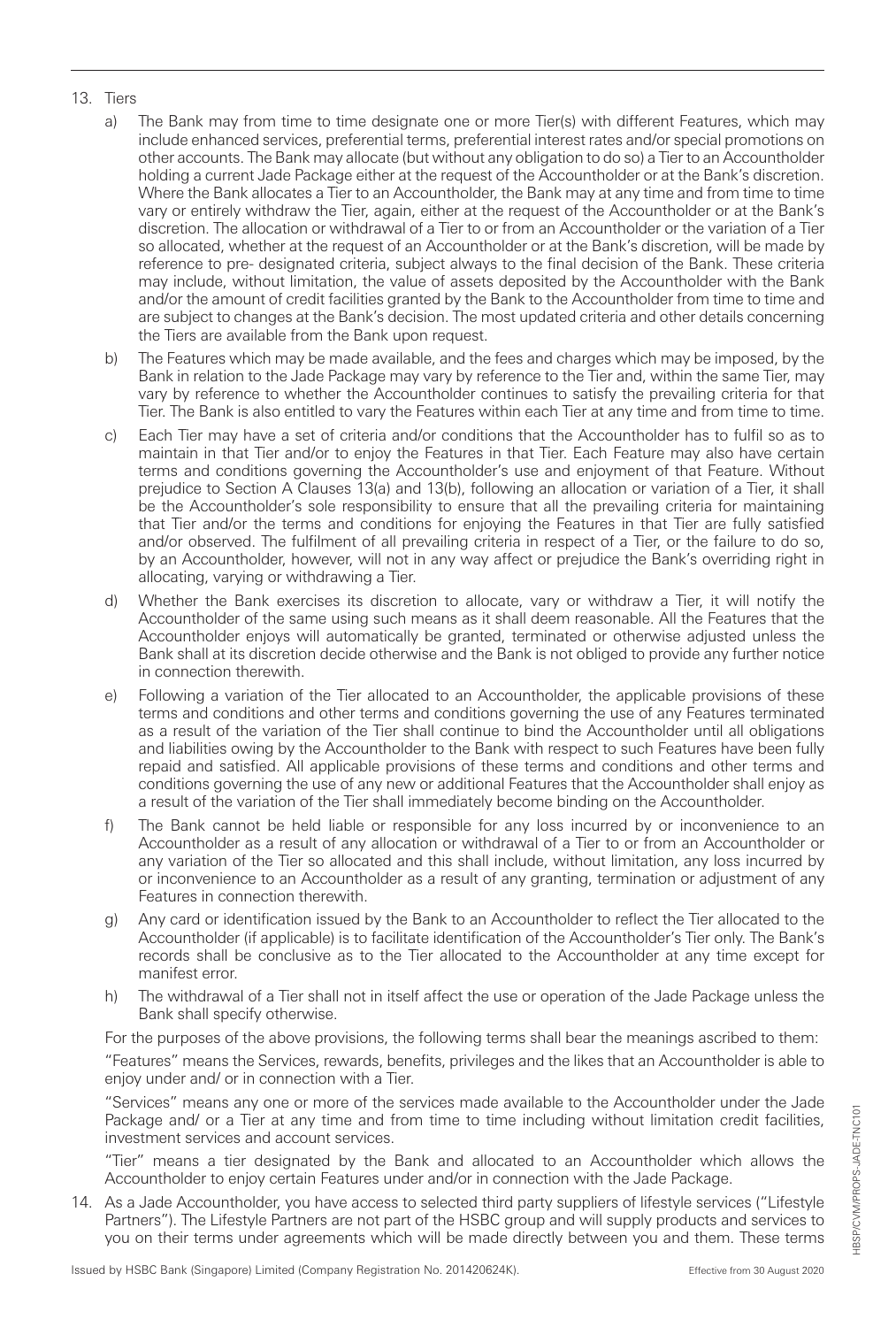and conditions of business will be provided to you before you enter into an agreement with the Lifestyle Partners and you will be required to agree to these terms and conditions before utilizing their services. Before you enter into an agreement with a Lifestyle Partner, please take time to read their terms and conditions of business. Neither the Bank nor any other member of HSBC Group is responsible for the delivery of the services or for any failure on the part of any of these Lifestyle Partners in the delivery or non-delivery of their services. Details of the products, services and benefits which are available to you are shown in the HSBC Jade Welcome Pack which we will send to you via physical or electronic mail. We may change, add to or withdraw any of these products, services and benefits from time to time and we will notify you as indicated in Section B Clause 10 below. Details are also available on request from your dedicated HSBC Jade Relationship Manager.

- 15. The Bank shall have the right to assign any and all debts and liabilities of an Accountholder to any member of the HSBC Group without any consent of the Accountholder whatsoever for any purpose whatsoever, including (for the avoidance of doubt) for collection purposes. Any member of the HSBC Group may assign any and all debts and liabilities of an Accountholder to any other member of the HSBC Group (including the Bank, which shall be entitled to be the assignee thereof) without any consent of the Accountholder whatsoever for any purpose whatsoever, including (for the avoidance of doubt) for collection purposes. The Accountholder hereby waives any rights the Accountholder may have in connection with such assignment to the extent not prohibited by applicable laws and regulations. Further, the Bank shall have the right to appoint any member of the HSBC Group and/or any external debt collecting agency, wherever situated, as its collection agent in relation to the debts and liabilities owing by an Accountholder.
- 16. In the event that the Accountholder is in default under any credit facility granted by the Bank, the Bank shall have the right to cancel and terminate any and all credit facilities it has granted to the Accountholder, and all amounts outstanding under the terminated facilities shall thereupon be immediately due and payable from the Accountholder to the Bank.

### **Section B: General**

- 1. All administration, handling, service, finance or other charges are to be paid by the Accountholder to the Bank for any service provided or action taken in relation to the Jade Package and shall be levied at such rates as the Bank may from time to time prescribe for that purpose, and any such charges may be debited from any of the Accountholder's savings/current account(s) with the Bank. Where there is insufficient credit in the account, the debiting of the account may result in the account being overdrawn or the account may exceed the Bank's agreed overdraft limit. The Accountholder acknowledges that this does not constitute an express agreement by the Bank to grant the Accountholder an overdraft (if no overdraft was expressly granted and available) or to increase the limit. All interest, fees and charges relating thereto, including without limitation, interest on overdraft, may be imposed by the Bank and so debited to the relevant account. All interest and exchange rates are subject to change by the Bank. The Bank may:
	- (i) prescribe higher rates of interest and other charges in respect of sums which remain unpaid on their due date; and
	- (ii) prescribe that any charge to be levied shall be subject to a minimum or maximum level, such rates of interest and other charges to apply as well after as before judgment.

The Accountholder may obtain, from any of the branches of the Bank in Singapore or from the Accountholder's dedicated Jade Relationship Manager or from the Bank's website www.hsbc.com.sg, the then prevailing rates of all charges, fees, tariffs and the TRB requirements, as may from time to time be prescribed by the Bank.

- 2. Where for the purposes of these terms and conditions, any sum is required to be converted into another currency, such conversion shall be effected at the Bank's then prevailing rate of exchange for such currency or any rate prescribed by any relevant organisation involved in the administration of the Jade Package or any part thereof.
- 3. In addition to any other rights which the Bank may have on any account whatsoever, the Accountholder agrees that the Bank shall have the right at its discretion and without notice to the Accountholder, to refuse to repay when demanded or when the same falls due any of the Bank's indebtedness to the Accountholder if and to the extent that the Accountholder's aggregate liabilities at the relevant time are equal to or exceed the Bank's indebtedness to the Accountholder at that time and such of the Bank's indebtedness shall remain outstanding on substantially the terms and conditions in effect immediately prior to such exercise or on such terms as the Bank may, at its discretion, consider appropriate in the circumstances.
- 4. All expenses (including, without limitation, legal costs on a full indemnity basis) associated with the preservation of the Bank's rights or the enforcement or attempted enforcement of the Accountholder's obligations under these terms and conditions shall be for the account of the Accountholder and shall be debited from any of the Accountholder's savings/ current account(s) with the Bank.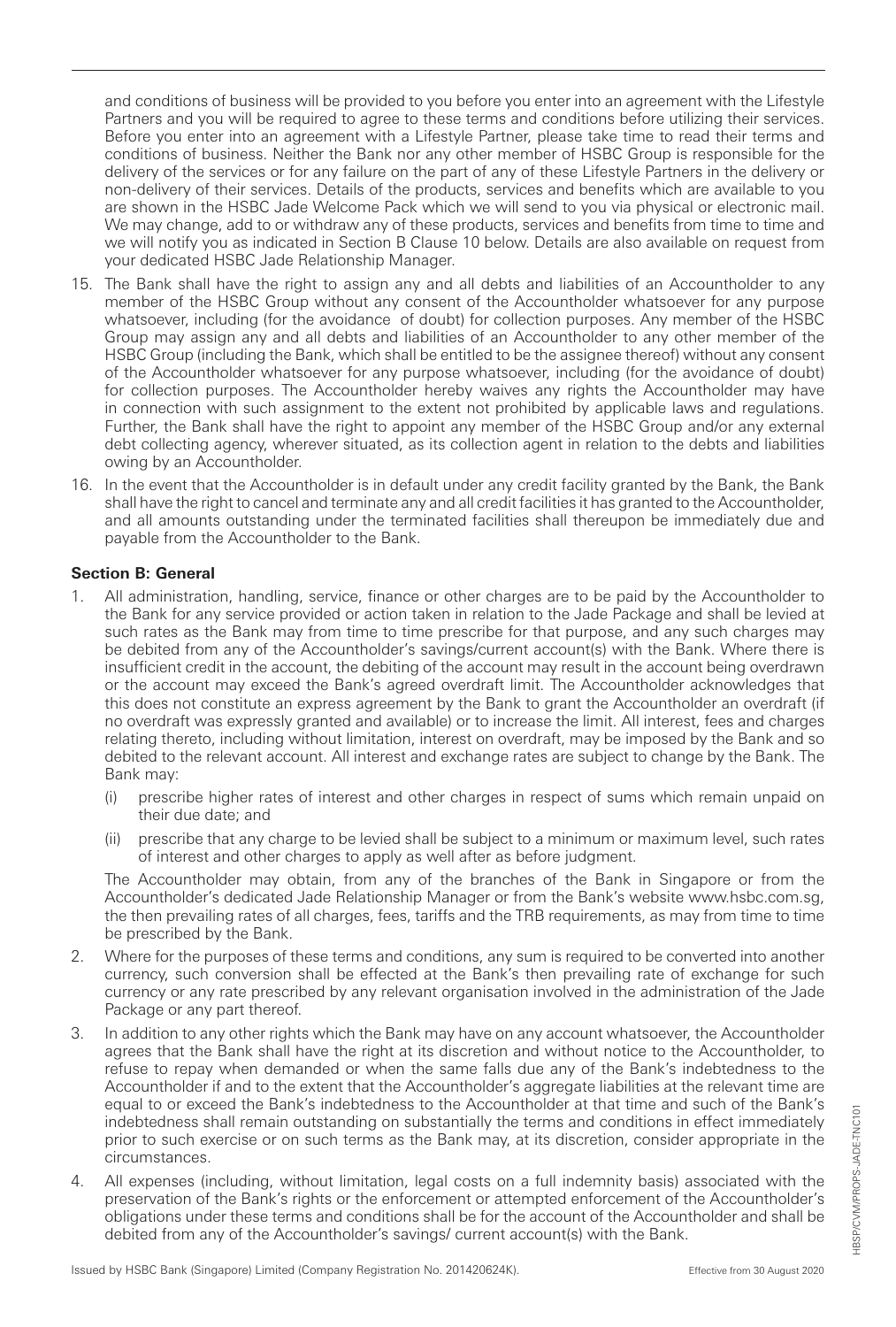- 5. The Bank reserves the right to destroy any documents relating to the Jade Package after microfilming the same and the Accountholder agrees that documents stored in the form of microfilm may be tendered by the Bank as evidence in legal proceedings and hereby waives any objections to their admissibility.
- 6. (i) The Accountholder authorises the Bank to accept and act upon any instructions, communicated by the Accountholder to the Bank over the telephone (or purporting to be so communicated by the Accountholder), or given to the Bank by facsimile or email (or purporting to be so given by the Accountholder), of any nature in relation to or connection with the Jade Package believed by the Bank to emanate from the Accountholder. The Accountholder acknowledges that the Bank shall be entitled (but not obliged) to treat and accept any such instructions issued by the Accountholder and any signature which in the Bank's discretion appears to be the Accountholder's signature on a facsimile or email instruction as genuine and the Bank is not under any obligation to enquire into the genuineness of any such instruction or into the good faith of, or verify the identity of, the person giving such instruction. The Bank shall be entitled (but not obliged) to process and act on such instructions and take any steps relying upon the same. Any of the Bank's acts pursuant to such instructions shall be binding on the Accountholder notwithstanding that such instructions may not have in fact been given by the Accountholder or with the Accountholder's consent or authority.
	- (ii) The Accountholder acknowledges that he has considered fully the risks inherent in the giving of instructions by telephone, facsimile or email. In particular, the Accountholder is aware of and accepts that when he is giving facsimile or email instructions, non-original signatures may be forged, instructions given by facsimile may be transmitted to wrong numbers and instructions given by email may be sent to the wrong email addresses, may never reach the Bank and may thereby become known to third parties thus losing their confidential nature. The Accountholder is further aware of and accepts that facsimile or e-mail communications cannot be guaranteed to be secure or error free as information can be intercepted, corrupted or lost or can arrive late or contain viruses.
	- (iii) The Accountholder agrees that the Bank shall have no responsibility for the occurrence of any of the above circumstances or for any actions, claims, loss, damages or costs arising or incurred by the Accountholder as a result of or in connection with the giving of any instructions by telephone, facsimile or email or any delay on the part of the Bank in processing such instructions. The Accountholder is fully responsible for all loss or damage involved in or caused by the implementation of the Accountholder's instructions provided to the Bank by means of telephone/ facsimile transmission and/or email in lieu of the receipt by the Bank of original signed documents. The Bank shall not be required to confirm (whether orally, in writing or otherwise) any instructions received through telephone/facsimile transmission/ email. The Bank shall, however, be at liberty to require receipt by the Bank of an original written confirmation of an instruction given by the Accountholder via telephone/facsimile transmission and/or email from the Accountholder prior to executing any instructions contained in such telephone/facsimile transmission and/or email instruction. The Accountholder further agrees to indemnify the Bank and keep the Bank fully and effectively indemnified and to hold the Bank harmless from and against any claims, demands, actions, proceedings, loss, damages, costs and expenses which may be brought against the Bank or suffered or incurred by the Bank arising directly or indirectly out of or in connection with any instructions given by the Accountholder to the Bank by telephone, facsimile or email.
	- (iv) The Accountholder irrevocably consents to the Bank recording any telephone conversations with the Accountholder whether with or without the use of a tone warning device and such recordings or transcripts thereof may be used as evidence in any disputes.
	- (v) The Accountholder acknowledges that the Bank may at any time, at its discretion, refuse to execute the Accountholder's instructions by telephone, facsimile or email or any part thereof without incurring any responsibility for loss, liability or expense arising out of such refusal.
	- (vi) The Accountholder shall transmit the instructions over the telephone, facsimile transmission and/ or email as the case may be only to the fax number or email address(es) designated by the Bank for the purpose(s) contemplated herein and use the same for such purpose(s) only and not for any other purpose. Facsimile or email instructions shall be signed by the Accountholder or the Accountholder's authorised signatory on behalf of the Accountholder and the Accountholder's authorised signatory's signatures shall be in the same manner and way as has been informed to the Bank by the Accountholder, and such signed instructions (whether scanned or photographed from the originals) must be clear and legible. In the case of email instructions, the email containing the scanned or photographed copy of the signed instructions shall be issued by the Accountholder or the Accountholder's authorised signatory only from the email address(es) registered with the Bank for the purposes contemplated herein.
	- (vii) In the case of email transmission of instructions, the Accountholder shall follow the process laid down by the Bank for sending and receiving instructions via email through the secure email system. The Accountholder undertakes to reply to the secure email sent by the Bank's official to the Accountholder containing the details of the Accountholder's transaction(s) and further undertakes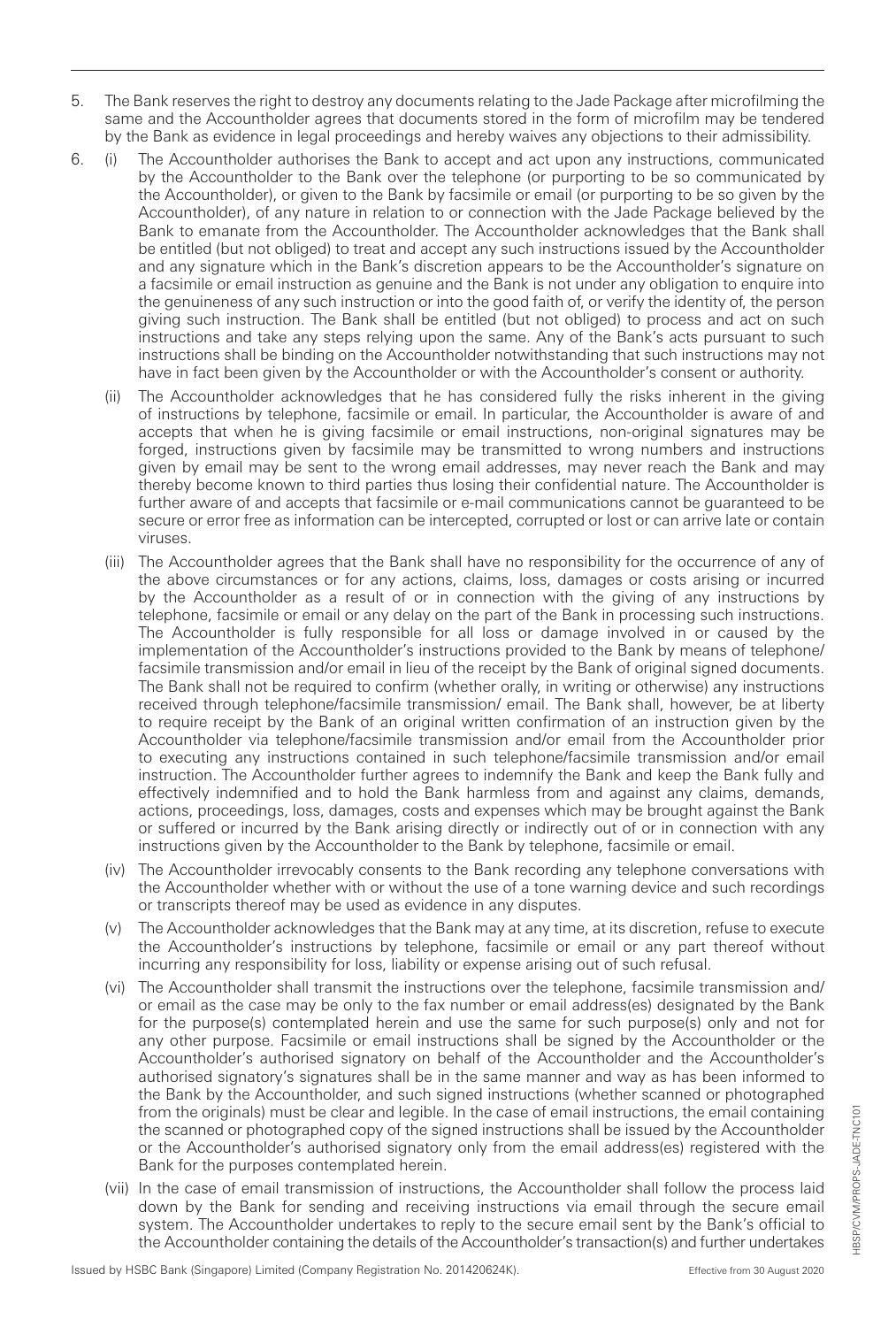not to send any instructions through unsecured email channels which are not approved by the Bank. The Bank shall be entitled to refuse or reject any instruction sent to any other fax number or email address(es) or through unsecured channels/unsecured email addresses other than such fax number or email address(es) designated by or registered with the Bank and the Bank shall not be liable for any actions, suit, claims, loss, damage, cost or expense and/or liability incurred by the Accountholder or arising therefrom.

- (viii) If any document despatched by the Accountholder to the Bank, including any instruction, confirmation, contract or transaction, is for any reason undated, the time and date written, printed or time-stamped on such document at the time of its receipt shall be conclusive evidence of the time and date of such document.
- (ix) HSBC shall not be under any obligation at any time to maintain any facility for the receipt of any facsimile instructions and/or email instructions or to ensure the continued operations or availability of any such facilities or equipment.
- (x) The Accountholder wishes to further specify that the Bank may, when receiving instructions given by the Accountholder (or a person acting on the Accountholder's behalf) in person:
	- (a) require the Accountholder (or a person acting on the Accountholder's behalf) to provide such instructions in electronic form in a manner which complies with the Bank's internal requirements (each such instruction an "Electronic Instruction"); and
	- (b) require the Accountholder (or a person acting on the Accountholder's behalf) to sign such Electronic Instruction, and in this connection the Accountholder authorises the Bank to collect and link the signature of the Accountholder (or a person acting on the Accountholder's behalf) with the relevant Electronic Instruction in electronic form, using an electronic signature pad or other electronic device capable of recording signatures in electronic form in a manner which complies with the Bank's internal requirement.

The Accountholder agrees that provided each such signature is collected electronically from the Accountholder (or a person acting on the Accountholder's behalf) by a representative of the Bank in person and such representative (whether before or after the time each such signature is taken) verifies the identity of the Accountholder (or a person acting on the Accountholder's behalf) through measures which fulfill the Bank's internal requirements, the Bank is authorised to treat such signature(s) in electronic form and such signature(s) shall be deemed to be, as equivalent to the signature(s) of the Accountholder (or a person acting on the Accountholder's behalf) in hard copy, for all purposes.

The Accountholder further agrees that:

- (1) all records in electronic form maintained by or on behalf of the Bank upon which any such signature(s) have been affixed, and which fulfill the Bank's internal requirements, shall be deemed to be valid, accurate and authentic, and given the same effect as, written and signed documentary communications between the Accountholder and the Bank in hard copy;
- (2) the Accountholder shall not dispute the validity, accuracy or authenticity of any evidence of any such records, including such evidence in the form of the Bank's computer records, transaction logs, magnetic tapes, cartridges, computer printouts, copies, or any other form of electronic information storage; and
- (3) such electronic records shall be conclusive evidence of the information and the Accountholder's agreement as set out in the associated Electronic Instruction, save in the case of manifest or clerical error.
- 7. If the Jade Package is in the names of more than one person (such persons to be referred to as "Joint Accountholders"), then:
	- (i) each such person shall be deemed to be an Accountholder for the purposes of these terms and conditions;
	- (ii) the obligations of the Joint Accountholders in respect of the Jade Package and hereunder shall be joint and several;
	- (iii) the Bank is hereby authorised by each Joint Accountholder to honour all cheques, telephone/ facsimile/ email instructions, directions, other instruments and transactions signed and effected by any one Accountholder without restriction;
	- (iv) the Bank may agree on overdraft and other facilities at the request of any one Accountholder;
	- (v) the Bank may credit the savings/current account(s) jointly held by the Joint Accountholders with the Bank with items collected on behalf of any one or more Accountholders;
	- (vi) on the death of any Accountholder, the Bank may hold all money and items standing to the credit of or by way of security for the Jade Package to the order of the survivors (subject to any mandatory provisions of law and any claim which the Bank may have);
	- (vii) the Bank is hereby authorised by each Joint Accountholder to accept instructions from any one Accountholder in relation to the operations of the savings/current account(s) jointly held by the Joint Accountholders with the Bank and all matters incidental thereto and relating to the Jade Package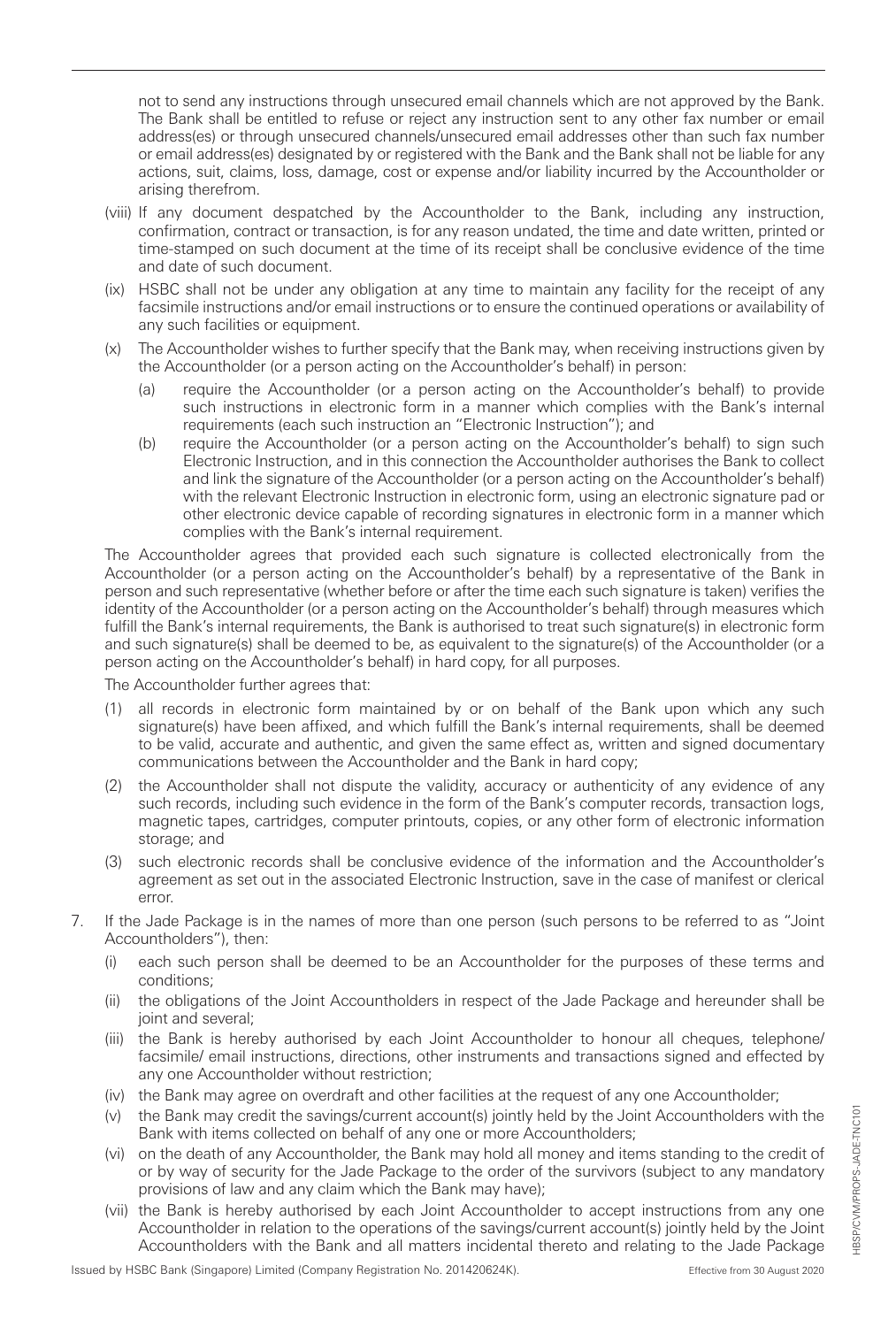(including, but without limitation, the deposit and withdrawal of all documents and items deposited with or delivered to the Bank, whether by way of safe custody or otherwise);

- (viii) any notice given to one Accountholder shall be deemed sufficient notice to all Accountholders;
- (ix) if the Bank, prior to acting on instructions received from a Joint Accountholder, receives contradictory instructions from another Joint Accountholder, the Bank shall thereafter act only on the written unanimous instructions of all the Joint Accountholders; and
- (x) the Bank shall honour any instruction or direction provided by each Joint Accountholder whether such instruction is given in writing, via the telephone, facsimile, email or any other means as the Bank may accept and on such terms as the Bank may impose. Where products or services are made available in respect of which transactions on a joint account may be effected, the acceptance by either Joint Accountholder of the applicable terms and conditions relating to such products or services shall be binding on all Joint Accountholders.

Provided always that Section B Clauses 6(iii), (iv), (vii), (ix) and (x) shall not apply in relation to any account whatsoever which must be operated only by all the joint signatories thereto.

- 8. Collection, Use and Disclosure of Your Information / Customer Information
	- a. The Bank, other members of the HSBC Group and/or HSBC Group's authorised service providers may collect, use and share Customer Information (including relevant information about the Accountholder, the Accountholder's transactions, the Accountholder's use of the Bank's products and services, and the Accountholder's relationships with the HSBC Group) for the purposes listed in Part A Clause 1.2 of the Terms and Conditions Governing Personal Deposit Accounts.
	- b. Customer Information may be requested from the Accountholder (or a person acting on the Accountholder's behalf), or may also be collected by or on behalf of the Bank, or members of the HSBC Group, from other sources (including from publicly available information), generated or combined with other information available to the Bank or any member of the HSBC Group.
	- c. In addition, as a Jade Accountholder, the Bank and/or other members of the HSBC Group will process your information in ways that it has not previously been processed, as set out below. By agreeing to be a Jade Accountholder, you agree that your information may be processed as set out in these terms and conditions and the Terms and Conditions Governing Personal Deposit Accounts.
		- (i) The Bank and/or other members of the HSBC Group may collect information about you through your banking relationship (as set out in the Terms and Conditions Governing Personal Deposit Accounts) and through any available sources, including from the Lifestyle Partners and from anyone they ask to provide services to you. Such information may include:
			- a) contact information that you provide to make bookings
			- b) information about enquiries that you make to the Lifestyle Partners, including enquires for which no booking is made (such as enquiries about recreation, property searches and management, and education)
			- c) information about bookings that are made through the Lifestyle Partners, including event bookings, dining bookings, travel dates, travel destinations and hotel bookings
			- d) information about interests and preferences, including brands that you like and companies that you buy from
			- e) details of your registration and preferences relating to concierge service transactions such as:
				- i. service type
				- ii. information related to your requested lifestyle services (event tickets, dining experience, sports & recreation)
				- iii. travel services (travel dates, destination, car rental)
				- iv. personal services referrals
				- v. club appointment
				- vi. education services (school placement, education seminar)
				- vii. property services (property search, property management)
		- (ii) The Bank and/or other members of the HSBC Group will process, transfer and disclose information about you and your use of HSBC Jade (including your use of lifestyle concierge services) to:
			- a) provide you with a broader range of investment, insurance, and banking products and **services**
			- b) provide you with access to a concierge service and allow you to benefit from the services of various HSBC lifestyle partners and other third parties
			- c) enable the Bank and/or other members of the HSBC Group (including your relationship manager) to understand your needs and preferences based on your use of lifestyle concierge services (including contacting you about products and services tailored to your needs, if you agree to it)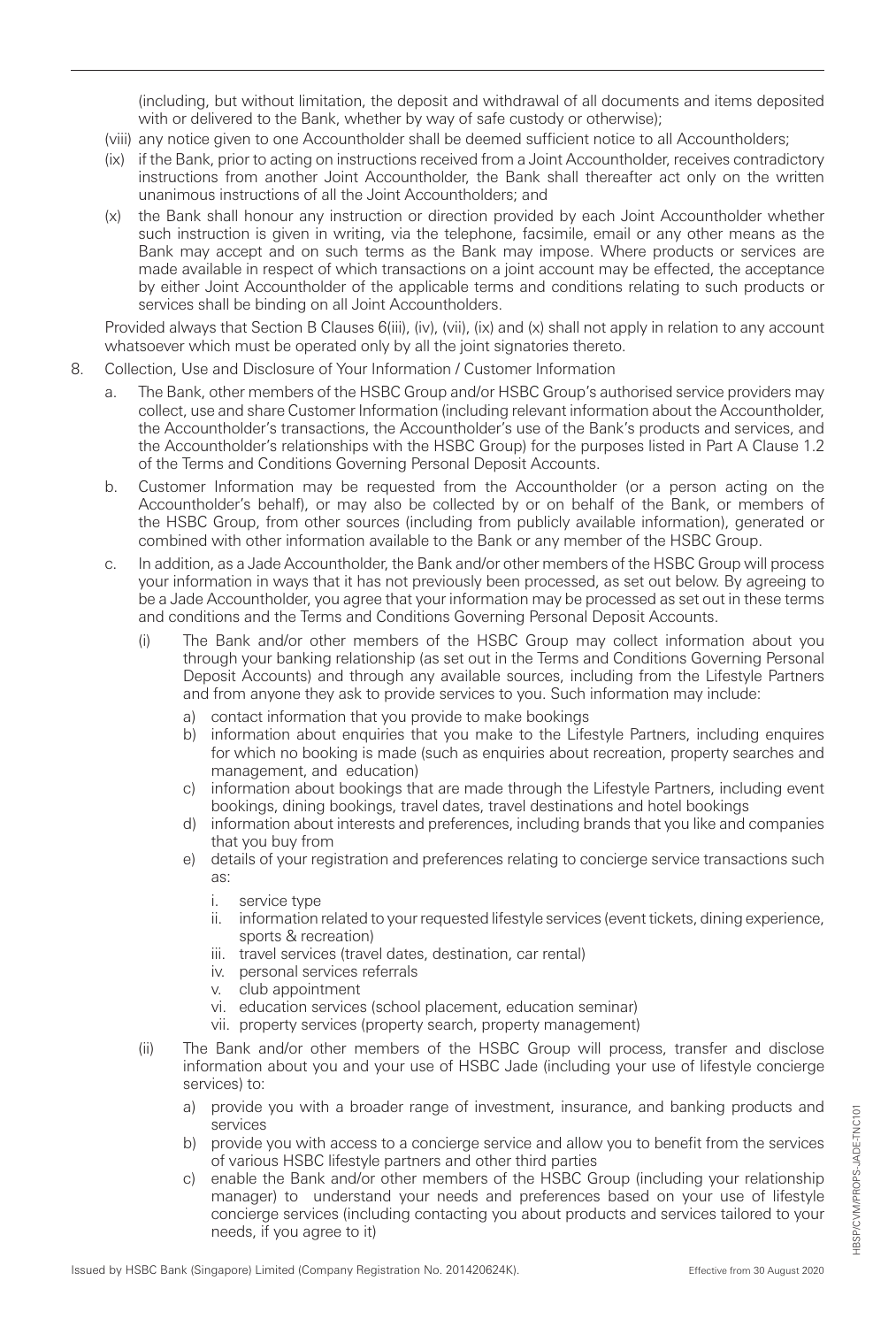- d) send you direct marketing and conduct marketing research, if you agree to it (please note that acceptance of these terms and conditions will not change your marketing preference maintained with us)
- e) carry out the purposes as stated in the Terms and Conditions Governing Personal Deposit Accounts
- iii) The Bank and/or other members of the HSBC Group may share your information with carefully selected third parties to support our processing of your information and provide the products, services and benefits available to Jade Accountholders. We will always ensure that these third parties process your information in accordance with applicable data protection laws and our own internal standards.
- (iv) Other members of the HSBC Group and third parties who receive your information from HSBC may be located in countries where data protection laws do not provide the same standard of protection as they do in the country in which you live. The Bank and other members of the HSBC Group will always ensure that your information will be protected by a strict code of secrecy and security and handled in accordance with applicable data protection laws. By agreeing to use and/ or benefit from the products, services and benefits available to Jade Accountholders, you agree that your data may be transferred to countries where data protection laws do not provide the same standard of protection as they do in the country in which you live.
- (v) Should the Bank and/or other members of the HSBC Group decide to replace one Lifestyle Partner (the "Outgoing Lifestyle Partner") with another Lifestyle Partner (the "Incoming Lifestyle Partner"), to facilitate a smooth transition from one to the other and reduce any inconvenience to you caused by the transition process, the Bank and/or other members of the HSBC Group may require the Outgoing Lifestyle Partner to share information that it holds about you with the Incoming Lifestyle Partner. This information may be shared before you have activated your membership with the Incoming Lifestyle Partner. This information may also be delivered by the Outgoing Lifestyle Partner to the Incoming Lifestyle Partner through the Bank and/or other members of the HSBC Group. Any such information will be shared in accordance with applicable laws and regulations.
- (vi) The Bank and/or other members of the HSBC Group may also connect you with Lifestyle Partners and other third parties through your use of the HSBC Jade services. These third parties may collect your information directly from you and through your use of the HSBC Jade services. Please note that third parties you provide your information to should have their own privacy policies and will handle your information in accordance with their policies. Please ensure that you review the privacy policies and accept their terms before using their services. Neither the Bank nor any other member of the HSBC Group accepts any liability for your use of the services of such third parties. You are also required to ensure that any third parties whose information is provided by you to us or to Lifestyle Partners or other third parties through your use of the HSBC Jade services has been notified of and agreed to the collection and use of their information in the same way as your information, as set out in these terms and conditions.
- 9. The Accountholder authorises the Bank to, without notice or liability, combine or consolidate the outstanding balance on any account of the Accountholder (including, without limitation, any HSBC Jade Account) with any other account which the Accountholder maintains with the Bank in Singapore or elsewhere and set-off or transfer any monies standing to the credit of such other accounts in or towards satisfaction of Accountholder's liability, whether such liability be actual or contingent, primary or collateral and several or joint (including without limitation, the Accountholder's liability arising from any indemnity given herein) to the Bank under these terms and conditions or any other liabilities of the Accountholder to the Bank in Singapore or elsewhere. This is notwithstanding that the balance in such other account is in a currency different from the sum demanded or held at a branch in a different jurisdiction or held by the Accountholder jointly with another person(s). For such purpose, the Bank shall be entitled to convert the balance in such other account into the required currency in accordance with Section B Clause 2. The Bank's rights hereunder shall not be affected by the Accountholder's death, insanity, bankruptcy or any form of legal incapacity.
- 10. The Bank reserves the right to add, revise, amend or cancel in whole or in part any of the products, services or other rewards, benefits, privileges provided under the Jade Package and the terms and conditions pertaining to any products, services, rewards, benefits, privileges hereunder. Any such addition, revision, amendment or cancellation will take effect and become binding on the Accountholder from such time as brought to the attention of the Accountholder by giving the Accountholder notice of the same, exhibiting the same at any of the Bank's branches in Singapore, publishing the same in the press in Singapore or in such other manner as the Bank deems fit. If the Accountholder does not accept such variation, he/she shall inform the Bank in writing within seven (7) days of being so notified and the Bank may withdraw any or all of the products, services or other rewards, benefits, privileges provided under the Jade Package from that Accountholder. If the Accountholder continues to use any of the products, services or other rewards, benefits, privileges provided under the Jade Package after notification, he/she shall be deemed to have accepted and agreed to such variation without reservation.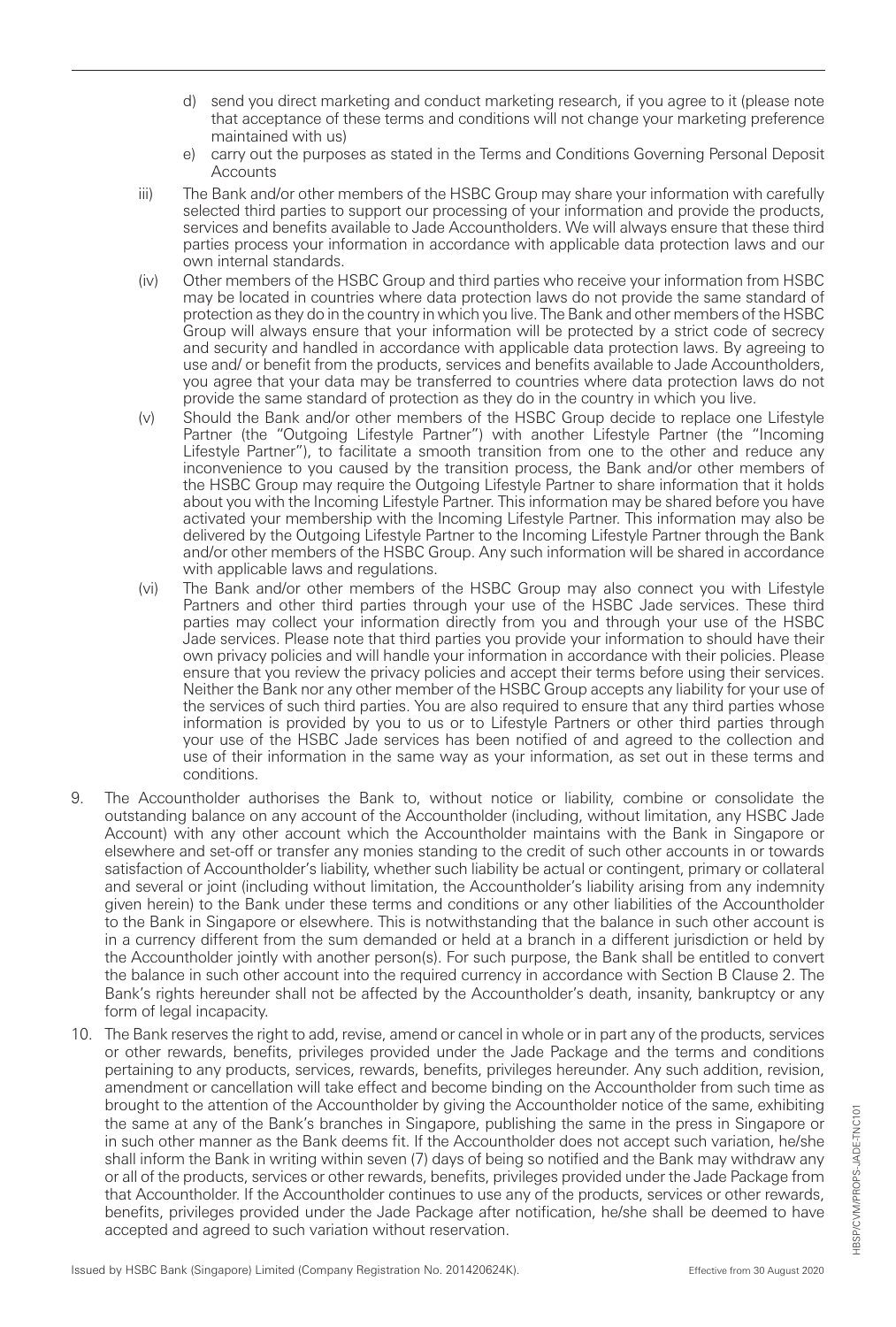- 11. Any notice, demand, statement or other communication to be given to the Accountholder may be delivered to the last known address of the Accountholder provided by the Accountholder to the Bank in writing for the purposes of this Agreement and/ or facsimile, electronic mail address or contact number as may be provided to the Bank or its solicitors, and shall be deemed to have been effectively served on the day of delivery if delivered by hand, on the day of transmission if by facsimile or email transmission and on the next business day after posting if sent by post and on the date of publication if published. In this connection, the Bank shall not be liable in any way whatsoever to the Accountholder for any loss or damage in the event that the aforesaid communication is received by a third party. The Accountholder shall promptly notify the Bank in writing of any change of the office or business address or in his employment.
- 12. The Accountholder agrees that the Bank may serve any legal process or document required by the rules of court or other statutory provisions to be served on the Accountholder by personal service by leaving the same at, or sending the same by ordinary post to, the last known address as may be provided to the Bank in writing and the same shall be deemed to have been duly served on the Accountholder, if sent by post on the date immediately following the date of posting and if served by personal delivery, on the date of delivery. Service of such legal process shall be deemed to be good and effectual service of such legal process on the Accountholder.
- 13. The Accountholder represents and warrants that all particulars given to the Bank are to the best of the Accountholder's knowledge, accurate and undertakes to notify the Bank of any changes thereto in writing. The Bank shall be entitled to a reasonable period of time (of not less than seven (7) business days from receipt) to process such notification of change. If no such notice of change is given, we are entitled to rely on information previously supplied by you, including authorisations and supporting documents. This might result in the Bank being unable to open or continue accounts or establish or continue banking facilities or provide banking services or comply with any laws or guidelines issued by regulatory or other authorities. We will not be responsible for errors or losses associated with account changes where we have received no or inadequate prior notice.
- 14. Either the Bank or the Accountholder may terminate the use of the Jade Package by written notice to the other party to that effect. Where the Bank considers it necessary or appropriate, such termination may be immediate. In either case, the Accountholder shall without delay or further demand (i) return to the Bank all Cards and cheque books issued to him or at his request and (ii) pay to the Bank the full amount outstanding to the Bank including, but not limited to, any overdraft facility granted under the Jade Package. Notwithstanding such termination, the Accountholder shall remain fully responsible for all facilities together with all related charges there under (including the amount of any items not then presented to the Bank for payment). Without limiting the generality of the foregoing, all of such sums shall become immediately due and payable (without further demand) in the event of the death or bankruptcy of the Accountholder.
- 15. All sums payable by the Accountholder under this Agreement shall be paid (i) free of any restriction or condition, (ii) free and clear of and without any deduction or withholding (except to the extent required by law) on account of any tax, levy or any other charge whatsoever (including, but not limited to, any goods and services tax) present or future and (iii) without deduction or withholding (except to the extent required by law) on account of any other amount, whether by way of set-off or counterclaim or otherwise.
- 16. If (i) the Accountholder or any other person is required by the law of any country to make any deduction or withholding on account of any such tax, levy or charge or other amount from any sum paid or payable by the Accountholder to the Bank under this Agreement or (ii) the Bank (or any person on its behalf) is required by the law of any country to make any deduction or withholding from, or any payment on or calculated by reference to the amount of, any sum received or receivable by the Bank under this Agreement:
	- (a) the Accountholder shall notify the Bank of any such requirement or any change in any such requirement as soon as the Accountholder becomes aware of it;
	- (b) the Accountholder shall pay any such tax, levy or charge or other amount before the date on which penalties attach thereto;
	- (c) the sum payable by the Accountholder shall be increased to the extent necessary to ensure that, after the making of that deduction, withholding or payment, the Bank receives on the due date and retains (free from any liability in respect of any such deduction, withholding or payment) a net sum equal to what it would have received and so retained had no such deduction, withholding or payment been required or made; and
	- (d) promptly after paying such deduction or withholding, and not later than seven (7) business days after the due date of payment of any tax, levy or charge or other amount which it is required to pay under sub- Clause (b), the Accountholder shall deliver to the Bank evidence satisfactory to the Bank of such deduction, withholding or payment and of remittance thereof to the relevant taxing or other authority.
- 17. The Bank shall not be liable for any failure to provide any service or to perform obligations or for any loss, damage, liability, costs, claims, demands or expenses of any kind howsoever caused or in any way whatsoever and whether such loss, damage, liability, costs, claims, demands or expenses are attributable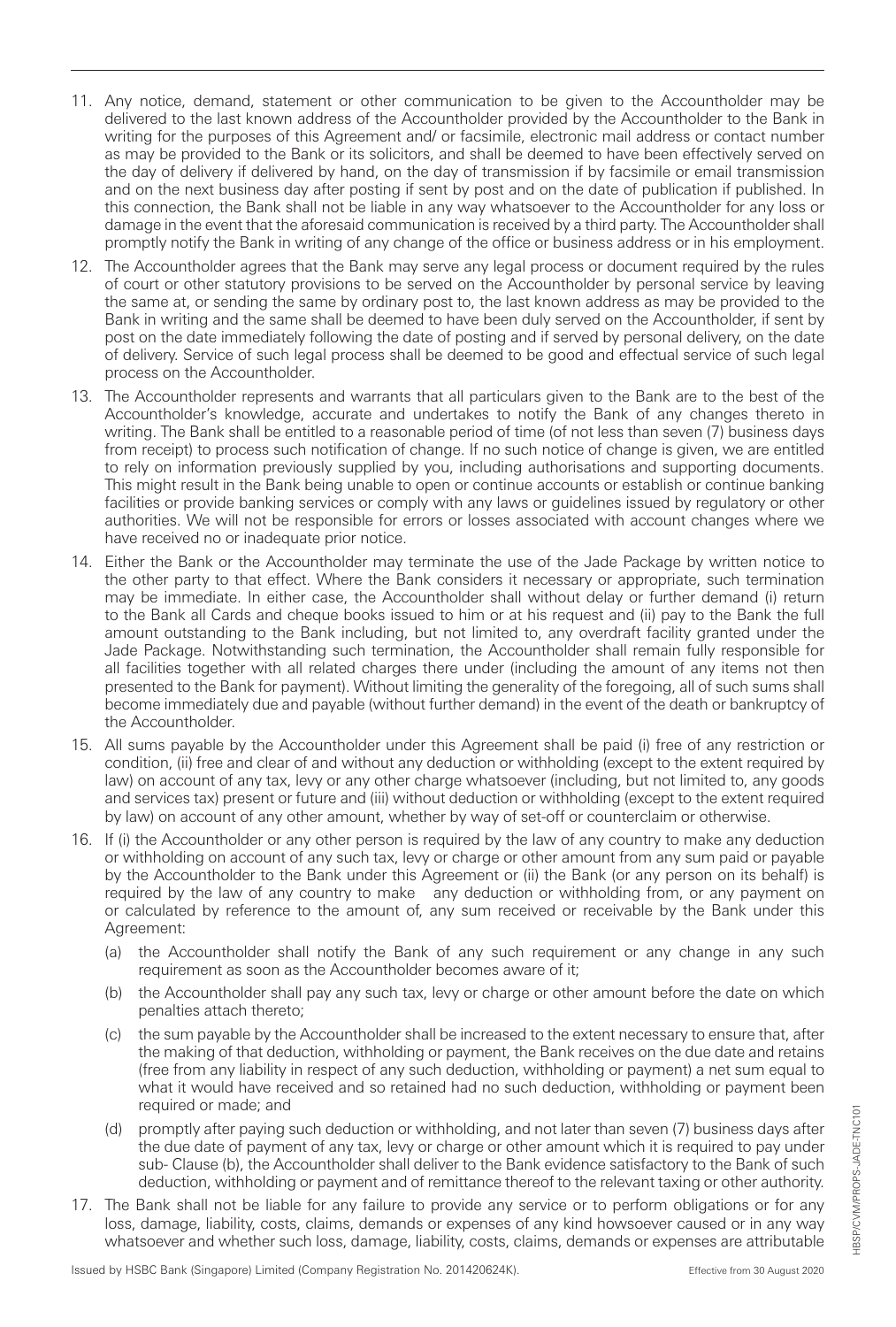(directly or indirectly) to any dispute or any other matter or circumstances whatsoever including, but not limited to, any calamity or condition, Act of God, electrical or communication disruption, industrial actions, exercise of governmental or military powers, wars, strikes, any error caused by machine or hardware malfunctions or manufacturer's operating software defects, any failure, disruption or breakdown of any equipment, computer, machine, data processing system or transmission link or the Cards or Automatic Teller Machine ("ATM"), the withdrawal of ATM services in other countries (which services will be governed by local regulations), the temporary insufficiency of funds in such machines, action of a government or governmental agency, change of law or regulation (or change in the interpretation of law or regulation), the failure to carry out the Accountholder's instructions over the telephone, facsimile or email or to send a monthly statement to the Accountholder or anything outside the control of the Bank, its servants or agents. If the Bank is unable to send a monthly statement to the Accountholder, the Accountholder's liability shall not be affected in any way and shall continue and for the purpose of calculating interest or any other charges or establishing the date on which payment is due, the Bank may select a date each month as the statement date.

- 18. The Bank may in certain circumstances (including without limitation, if any of the events listed in Section B Clause 16 shall occur, or if for any other reason whatsoever access to or delivery of any or all the products, services or other rewards, benefits privileges provided under the Jade Package is not possible or is hindered), without assigning any reason whatsoever, with or without written notice to the Accountholder, suspend or freeze the use of any or all the products, services or other rewards, benefits, privileges provided under the Jade Package.
- 19. No forbearance, neglect or waiver by the Bank in the enforcement of any of these terms shall prejudice the Bank's right thereafter to strictly enforce the same. The Accountholder agrees that the Bank's rights and remedies hereunder are cumulative and not exclusive of any rights or remedies the Bank would otherwise have available to it under the general law.
- 20. The Accountholder agrees that he/she is not entitled to assign or transfer all or any part of his/her rights hereunder without the Bank's prior written consent. Any purported assignment or transfer in breach of this provision shall be absolutely void and of no effect.
- 21. (i) In the event that the Bank receives written notice of the lack of capacity of the Accountholder under the Mental Capacity Act (Cap. 177A) of Singapore (or such other equivalent, amendment or replacement legislation), the Bank shall be entitled (but not obliged) to:
	- (a) accept and execute instructions of any nature believed by the Bank to be genuine and purporting to be signed, given or issued by an authorised agent of the Accountholder (including without limitation, a donee of a lasting power of attorney granted by the Accountholder); and
	- (b) without assigning any reason whatsoever, with or without written notice to the Accountholder, suspend, freeze, terminate or close any account under the Jade Package or the use or availability of any or all of the products, services or other rewards, benefits, privileges provided under the Jade Package, as the case may be.
	- (ii) The Accountholder agrees to ratify everything that his authorised agent (including without limitation, a donee of a lasting power of attorney granted by the Accountholder) does on the Accountholder's behalf arising from or in connection with the Jade Package and/or the Bank providing the services, performing its obligations hereunder or accepting instructions received from or purportedly given by the authorised agent.
	- (iii) Without prejudice to Clause 23 below, the Accountholder shall keep the Bank indemnified at all times against, and hold the Bank harmless from, all actions, proceedings, claims, liabilities, losses, damages, demands and expenses of whatsoever nature (whether actual or contingent), including legal costs on a full indemnity basis, which may be brought against or suffered, paid, incurred by the Bank directly or indirectly under, out of or in connection with the Jade Package and/or the Bank providing the services, performing its obligations hereunder or accepting instructions received from or purportedly given by the authorised agent, and acting or failing to act thereon or in connection with any breach of any warranty given by or obligation of the Accountholder under this Agreement. Such indemnity shall continue notwithstanding the termination of any and every account, products, services or other rewards, benefits, privileges provided under the Jade Package. All such indemnified amounts may be debited from any of the Accountholder's savings/ current account(s) with the Bank.
- 22. The Accountholder shall keep the Bank indemnified at all times against, and hold the Bank harmless from all actions, proceedings, claims, losses, damages, costs and expenses which may be brought against or suffered or incurred by the Bank and which may have arisen either directly or indirectly out of or in connection with the Bank providing the Jade Package, performing its obligations hereunder or accepting instructions from the Accountholder including, but not limited to, facsimile and other telecommunications instructions, and acting or failing to act thereon. Such indemnity shall continue notwithstanding the termination of any and every account, product, service or other reward, benefit, privilege provided under the Jade Package. All such indemnified amounts may be debited from any of the Accountholder's savings/ current account(s) with the Bank.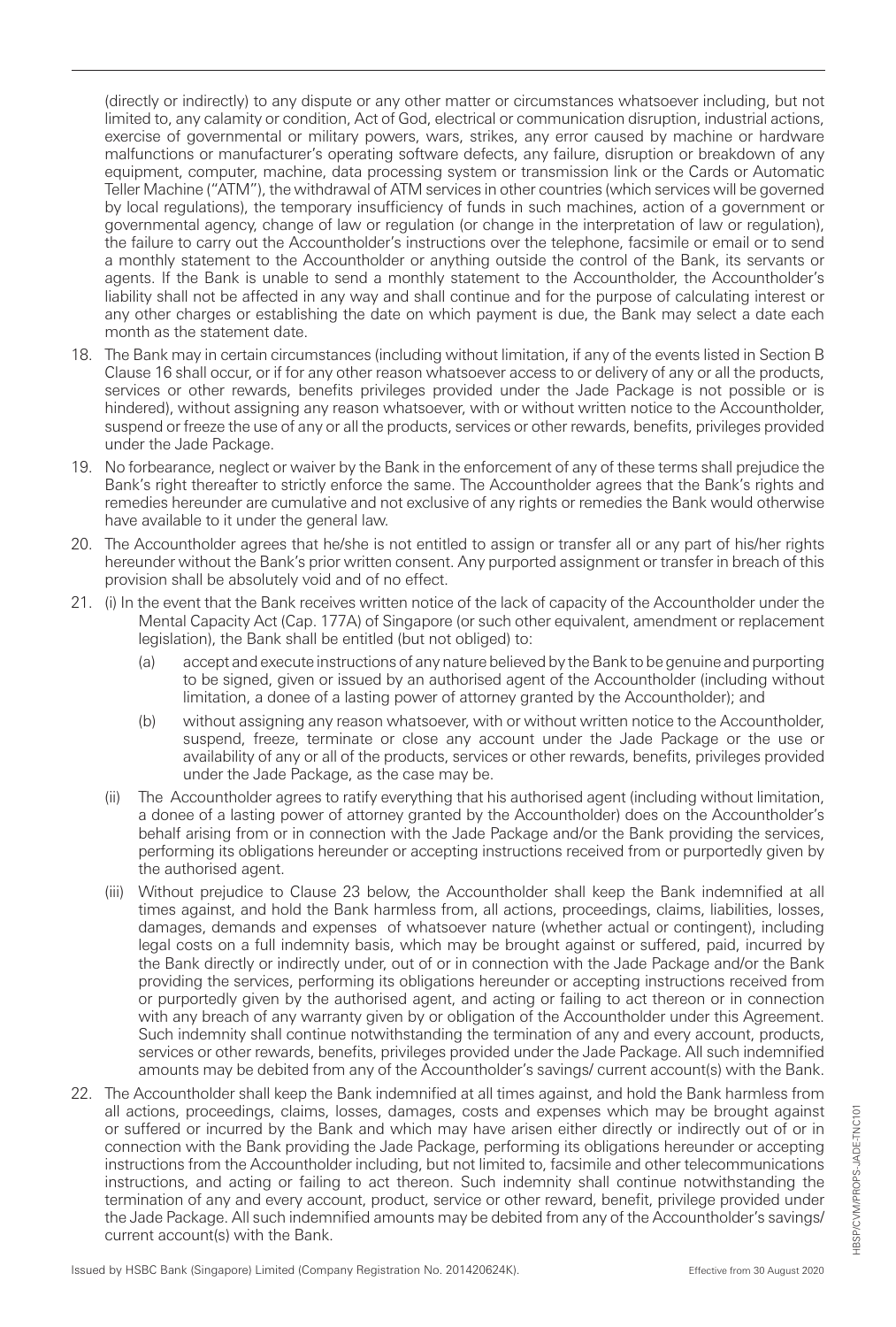- 23. If any one or more of the provisions of this Agreement or any part thereof shall be declared to be illegal, invalid or unenforceable under any applicable law, it shall not affect the validity or enforceability of the remainder of this Agreement.
- 24. The terms and conditions herein shall be governed by and construed in accordance with the applicable laws of Singapore and the Accountholder hereby submits to the non-exclusive jurisdiction of the courts of Singapore.

## **Section C: The Jade Package**

- 1. Without prejudice to the generality of Section B Clause 14, the Bank reserves the right to terminate any Jade Package and/or close any savings/current account(s) which the Accountholder has with the Bank at any time at its discretion and without assigning any reason therefor, in accordance with the provisions of these terms and conditions and/or the Terms and Conditions Governing Personal Deposit Accounts. Where the Bank considers it necessary or appropriate, such termination and/or closure may be immediate.
- 2. Without prejudice to the generality of Section B Clause 1, the Bank may levy an administration charge if the Jade Package or any savings/current account(s) with the Bank is terminated or closed within six (6) months of the date on which it is opened.
- 3. Interest ("Credit Interest") in respect of amounts from time to time standing to the credit of the HSBC Jade Account is calculated on a daily basis and credited to the HSBC Jade Account on or about the 24th day of each month.
- 4. The Accountholder shall take all reasonable care and precaution to prevent loss and theft of the Cards, cheques or cheque books and the disclosure (whether voluntary or involuntary) to third parties of the PINs (Personal Identification Numbers) provided by the Bank (or substituted by the Account holder) for operating the Cards, PhoneBanking services and other relevant services and shall notify the Bank immediately in writing of such disclosure or the loss or theft of the Cards, cheques or cheque books or any written record of the PINs. The Accountholder shall indemnify the Bank for all losses or damage howsoever caused by any unauthorised use of the Cards or PINs and shall be liable for all charges incurred by such use prior to the written notification of the loss or theft thereof to the Bank. Where the Accountholder has given such notice verbally, the Accountholder shall immediately confirm the same in writing.
- 5. The Bank shall at its discretion honour any cheque notwithstanding that the HSBC Jade Account will become overdrawn or exceed the agreed overdraft limit. In that event, the Accountholder shall be responsible for the resulting overdraft, advance or credit thereby created and all related interest and other charges.
- 6. Amounts outstanding in respect of facilities granted by the Bank shall in any event be repaid by the Accountholder on demand. Payments made by the Accountholder to the Bank in respect of any facility will be applied firstly towards payment of any outstanding interest charges and fees and thereafter against any outstanding transactions/principal amount under such facility.
- 7. When drawing cheques, the Accountholder shall be bound by the conditions subject to which cheque books are issued as printed on the inside of the cover of the cheque book. There may be risks involved in accepting foreign currency cheques as payment or settlement of transactions. In some countries, there are laws dealing with the handling of cheques sent for clearing or collection that will entitle a cheque to be returned even after clearing and the proceeds are paid to the payee. For example, for cheques drawn on US banks, the paying bank will have the right to seek refund of a cheque that is subsequently found to be fraudulently drawn, fraudulently endorsed or fraudulently altered within a period of up to 6 years. For a US Treasury cheque, this refund period may be indefinite. The Bank is entitled to seek repayment from the Accountholder of any cheque required to be repaid or refunded. This right of recourse remains possible throughout the refund period mentioned above and is regardless whether the cheque is sent for collection or purchased by the Bank. The deposit of any foreign currency cheque is accepted by the Bank subject to the following terms and conditions to purchase and which to send for collection. Where the Bank purchases the cheques, the Bank shall credit the relevant account (using the Bank's prevailing buying rate) with the proceeds immediately, under advice to the Accountholder, and subject to having recourse to the Accountholder in the event of dishonour. The purchase of cheques may be subject to the condition that the proceeds credited to the account cannot be withdrawn for a period as determined by the Bank taking into account the required clearing time for cheques in question and which will be specified in the credit advice to be sent to the Accountholder in the confirmation of the transaction.
	- a. Where the Bank sends a cheque for collection, this will be done subject to the rules contained in ICC Publication No. 522 and the proceeds of the cheque will only be credited to the relevant account once payment is received from the bank abroad.
	- b. In the event that cheques purchased are dishonoured or cheques collected are subsequently liable to be repaid or refunded by applicable laws and regulations, the Bank will debit the relevant account with the value of the cheque as calculated using the Bank's prevailing selling rate or the original buying rate, whichever is higher, plus any charges.